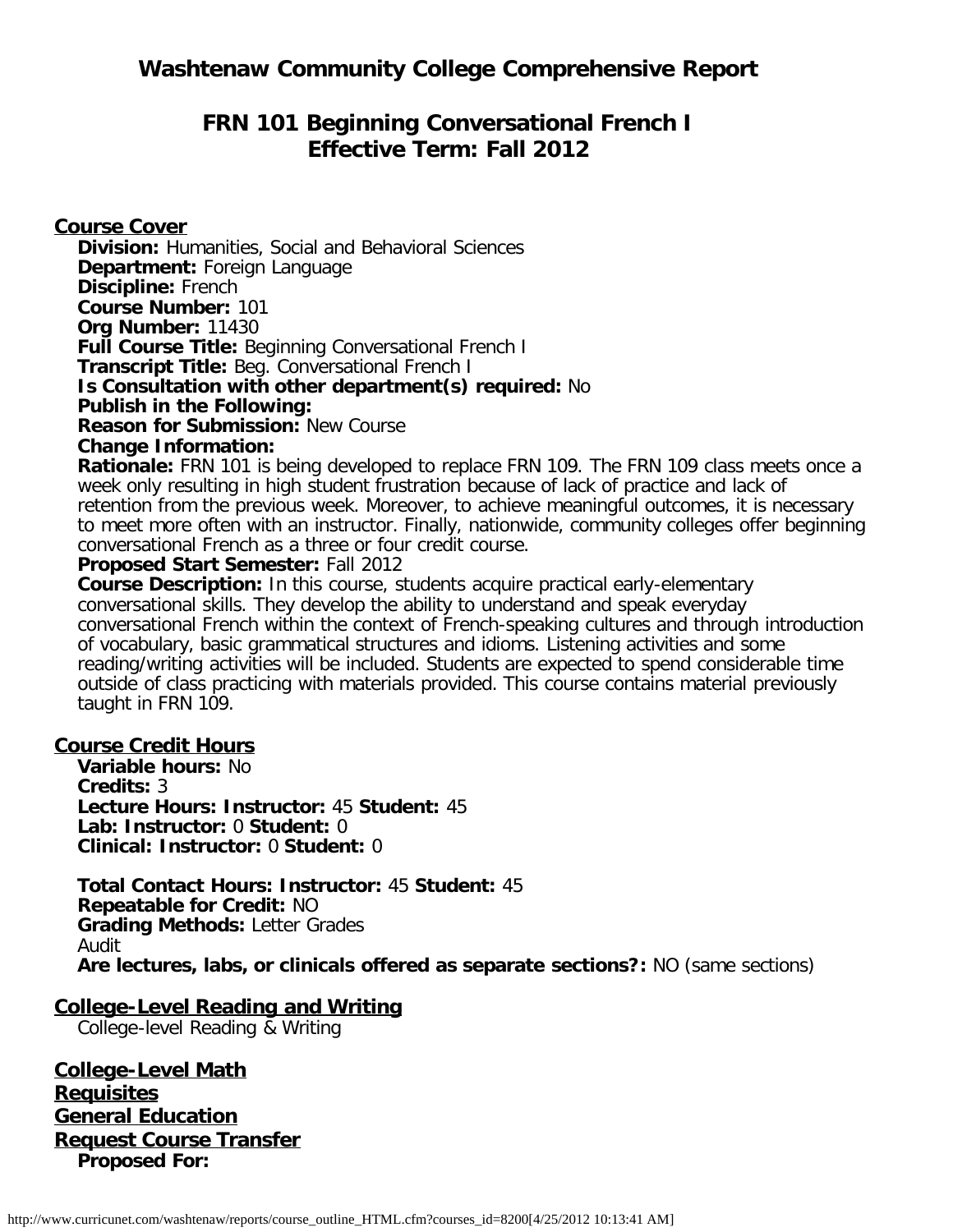## **Student Learning Outcomes**

- 1. Respond clearly to simple, direct questions or requests for information on themes studied in class.
	- **Assessment 1**

**Assessment Tool:** Oral assessment of student skills using a prompt. **Assessment Date:** Winter 2013

**Assessment Cycle:** Every Three Years

**Course section(s)/other population:** The assessment can be given as the individual final examination for the class. All students will be assessed.

**Number students to be assessed:** All students will be assessed.

**How the assessment will be scored:** The assessment will be scored based on departmentally-developed rubric.

**Standard of success to be used for this assessment:** 60% of students assessed will demonstrate achievement of outcomes by scoring an average of 70% in areas assessed.

**Who will score and analyze the data:** The FLD faculty members.

2. Express personal meaning in short utterances or incomplete sentences in the present tense, relying heavily on learned phrases or recombinations of these and the words of the questioner.

## **Assessment 1**

**Assessment Tool:** Oral assessment of student skills using a prompt.

**Assessment Date:** Winter 2013

**Assessment Cycle:** Every Three Years

**Course section(s)/other population:** The assessment can be given as the individual final examination for the class. All students will be assessed.

**Number students to be assessed:** All students will be assessed.

**How the assessment will be scored:** The assessment will be scored based on departmentally-developed rubric.

**Standard of success to be used for this assessment:** 60% of students assessed will demonstrate achievement of outcomes by scoring an average of 70% in areas assessed.

**Who will score and analyze the data:** The FLD faculty members.

## **Course Objectives**

1. Functional Content-Students will use greetings, departures, make introductions, state the time,day, and date, describe the university and work/class/home schedules, name and describe places in the university and the city, describe fellow students, professors, family members and famous people, express need, express possession, count to 1,000, describe plans and obligations, describe frequency of actions, make and accept or decline invitations, initiate and finalize conversation.

## **Matched Outcomes**

2. Grammatical Content - a.understand orally and use in speaking and writing the verb forms including the present tense of regular er and ir verbs and some irregulars including faire, avoir, être, aller, vouloir, pouvoir, the immediate future using aller +infinitive, and other infinitive constructions.

## **Matched Outcomes**

3. Grammatical Content -b. understand and ask questions using the interrogative words and phrases most commonly heard in French and employ the proper syntax in sentence and question formation.

## **Matched Outcomes**

4. Grammatical Conent -c. distinguish between and properly use savoir and connaître and employ the verb avoir and its idiomatic meanings, and to use Il y a and the verb Falloir correctly.

## **Matched Outcomes**